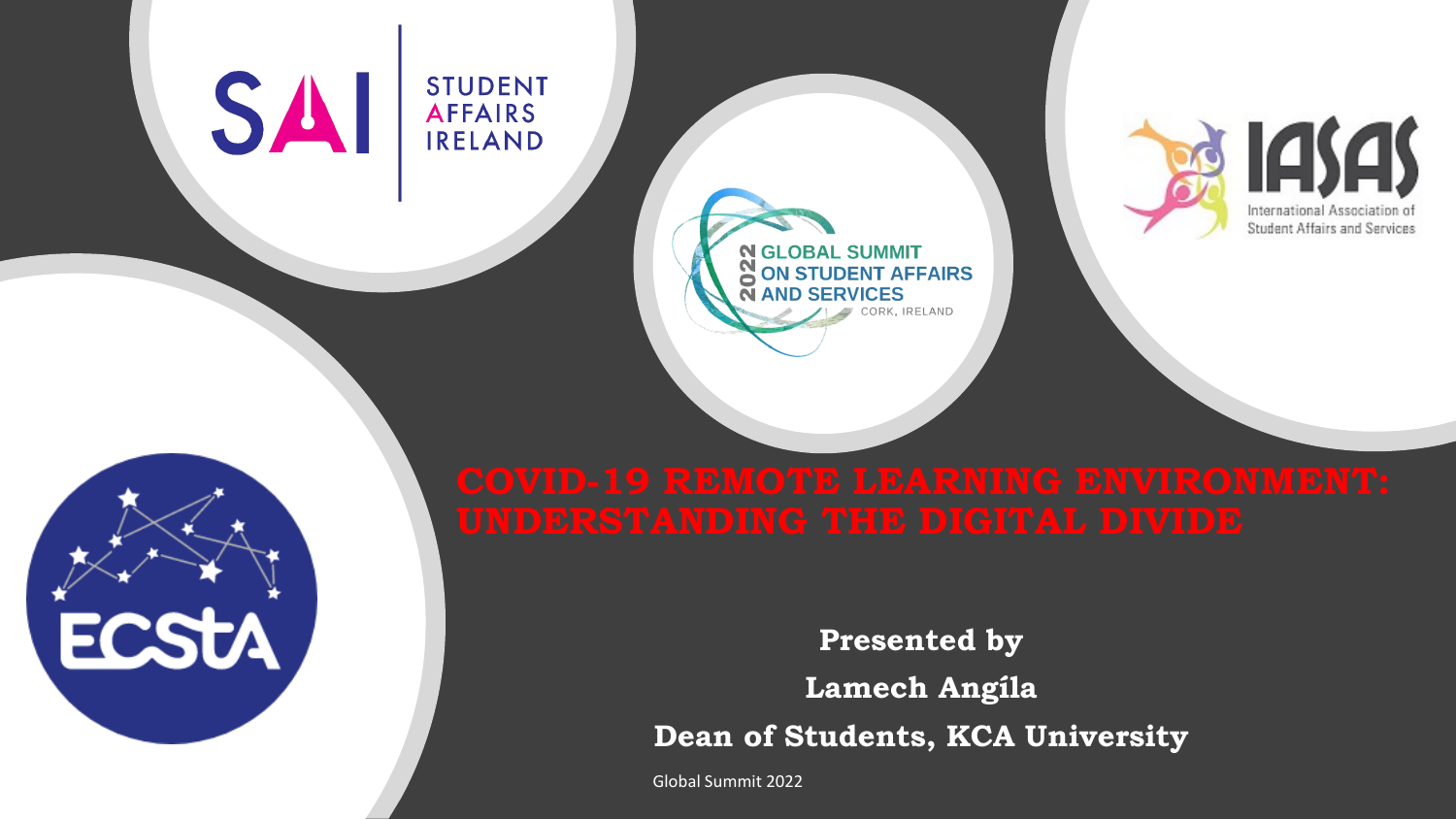## **Outline**

- **Introduction**
- **Methodology**
- **Findings and Discussions**
- **Conclusion and Implications**

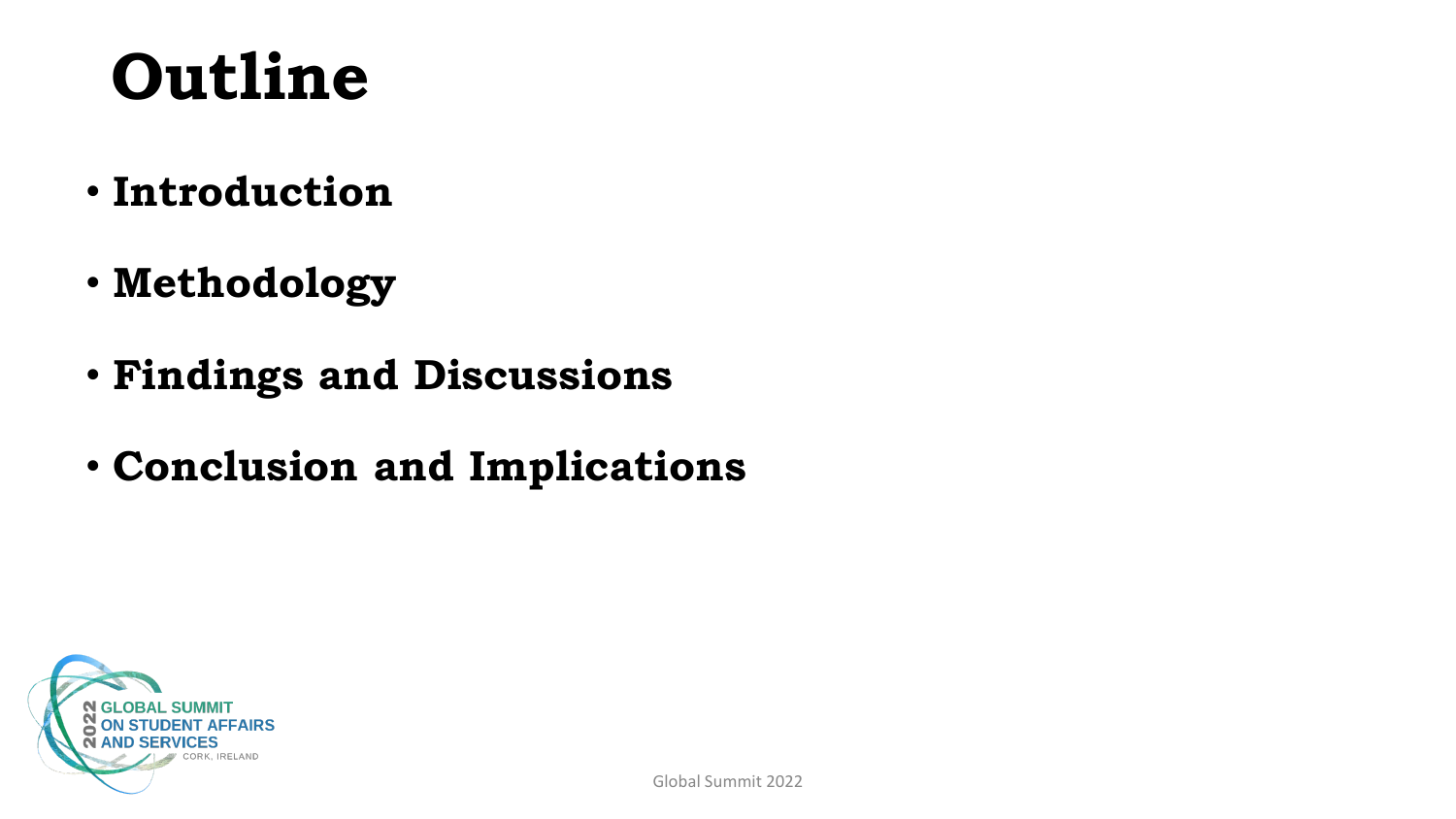





*Accessibility, Competency, Experiences, Acceptance and Implications*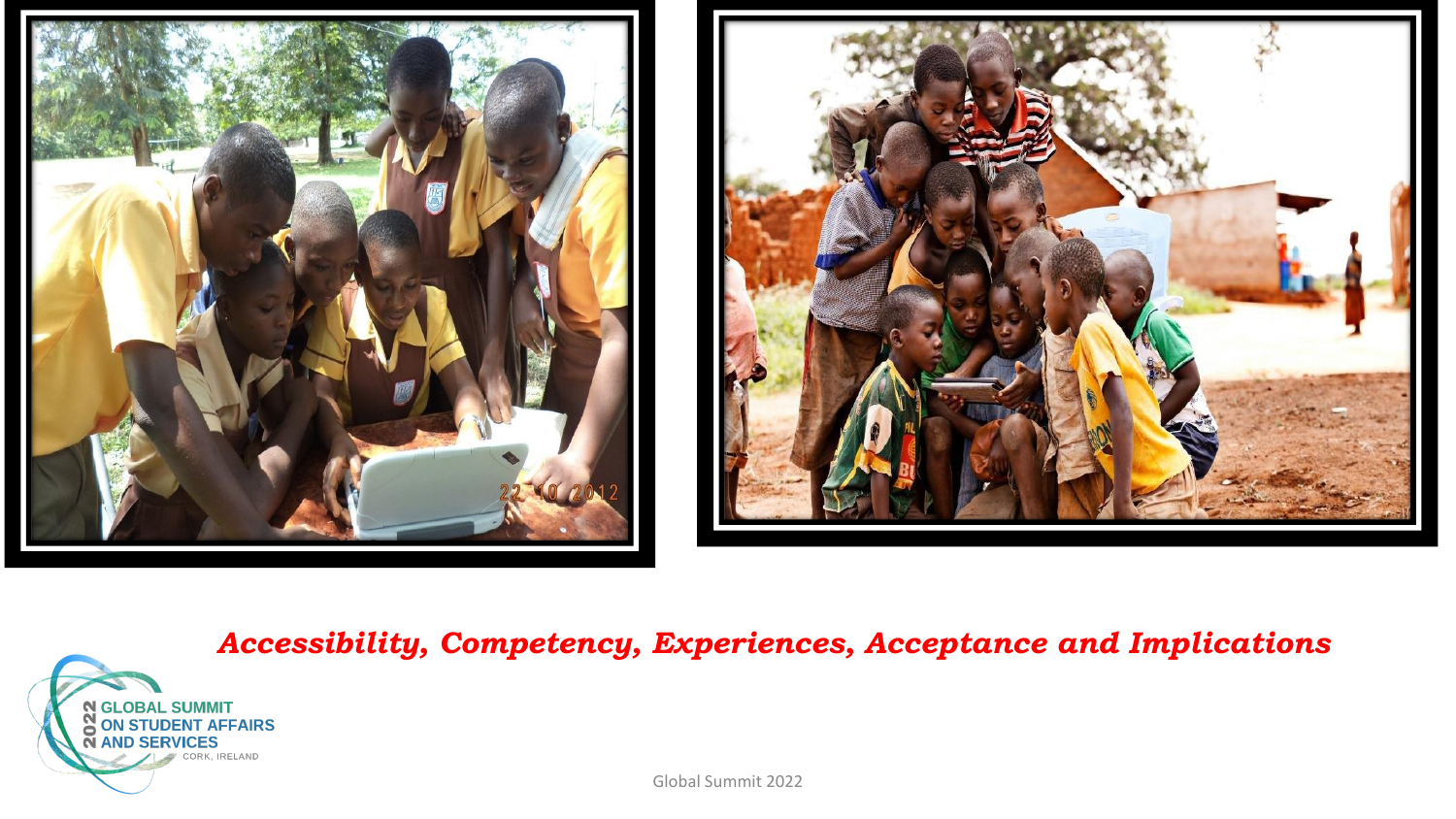## **Introduction**

- In the wake of COVID-19 pandemic, the education sector globally was thrown into a whirlpool leaving a large proportion of **learners not only vulnerable** but also **technologically disadvantaged.**
- For this reason, it was imperative to seek a deeper understanding of the covid-19 remote learning environment by way of illuminating the digital gap in terms of *accessibility, competency, experiences, and students' acceptance.*

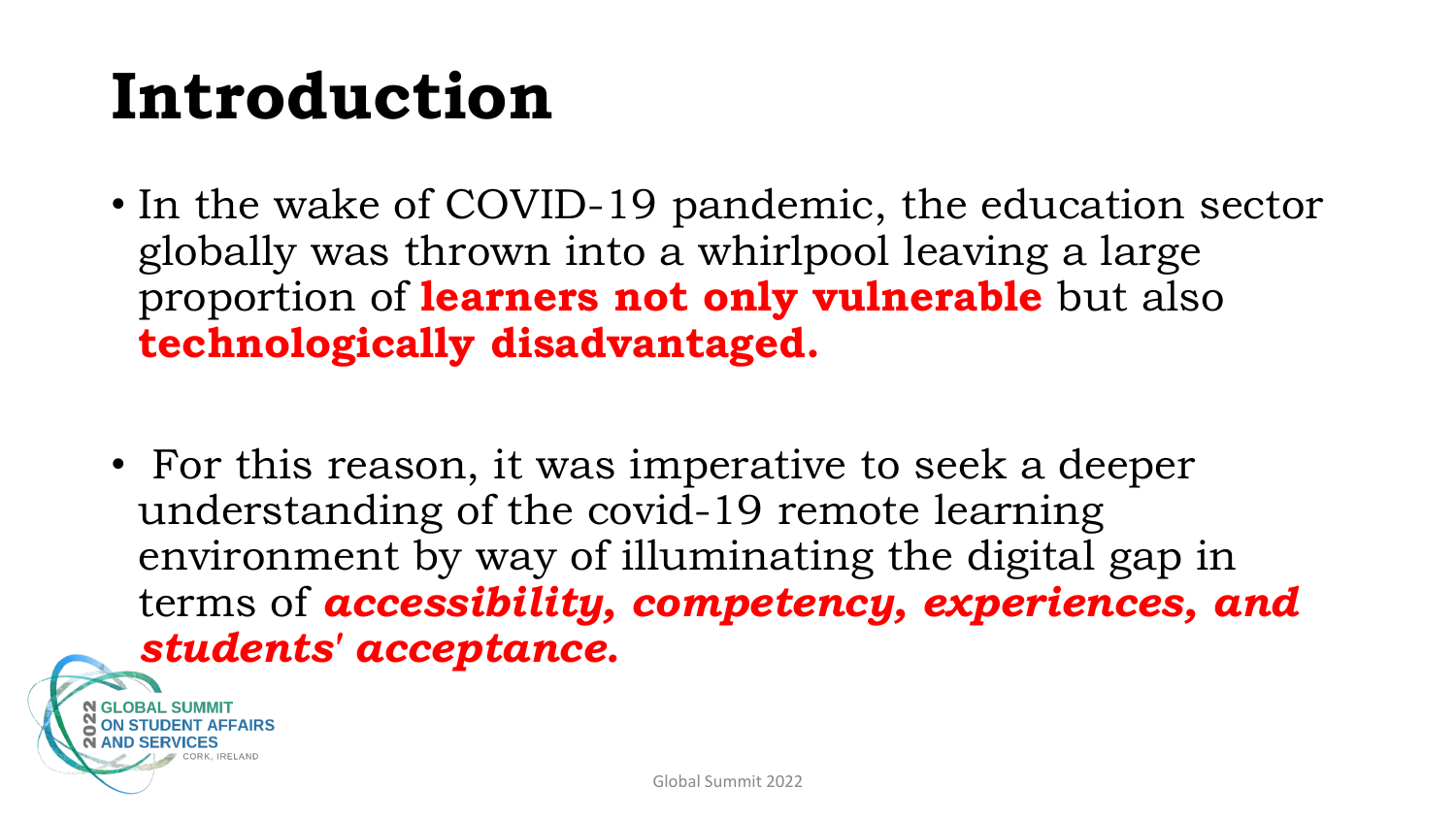- In Kenya, the government shut down institutions of learning on March 15. 2020.
- This lockdown of schools, colleges and universities effectively disrupted over 15.2 million learners countrywide (UNESCO, 2020).
- Consequently, this led to online learning becoming a crucial delivery medium to minimize the gap between the lecturer and the learner.

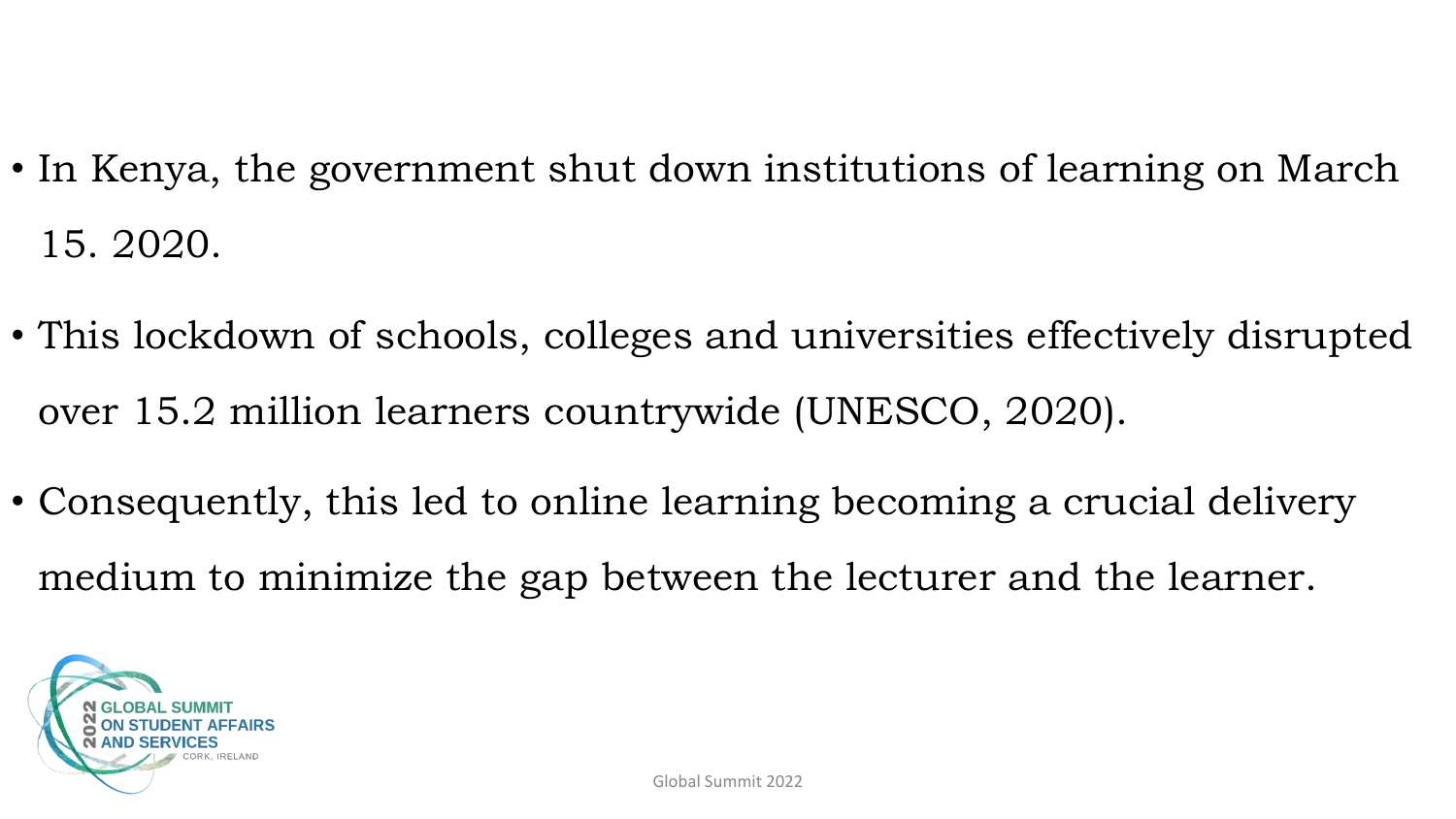- KCA University has been proactive in formulating and implementing practical actions to contain the new educational demands with respect to student accessibility.
- The study examined the variables that were essential in making remote learning environment suitable for the learners.
- The variables in this study were; **students' accessibility, selfefficacy belief and acceptance of remote engagement**.
- This study therefore reflects on salient lessons from the KCA ersity response to improving student accessibility. Global Summit 2022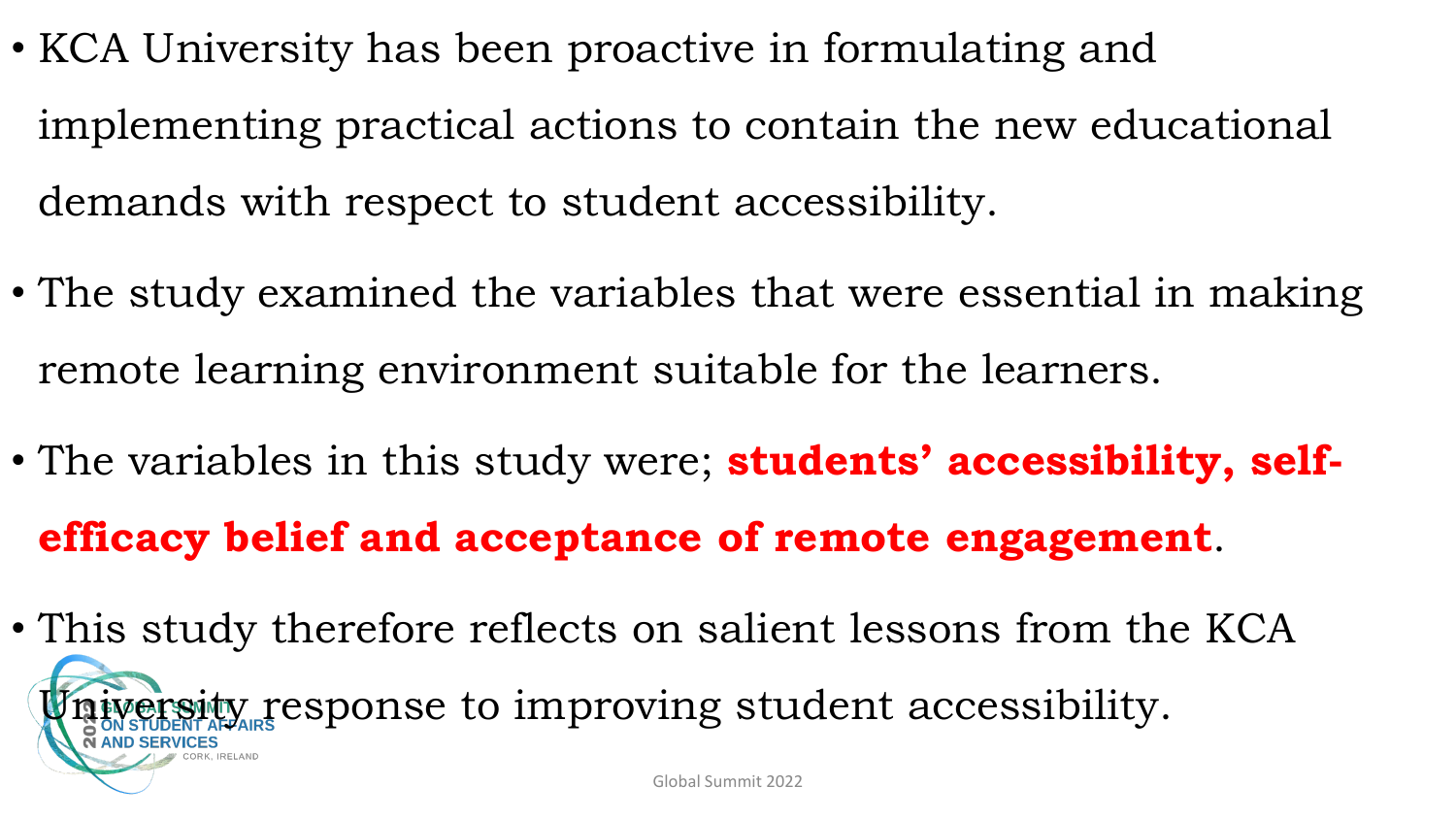## **Methodology**

- An online survey was conducted to assess how self-efficacy belief, learning experiences and availability of online learning tools relate to acceptance of covid-19 remote learning environment.
- The study embraced nested (embedded) mixed method approach.
- The study targeted all KCA University students who were undertaking their studies under the remote engagement plan.
- A 46 item semi-structured questionnaire was electronically administered via the KCA University Web.

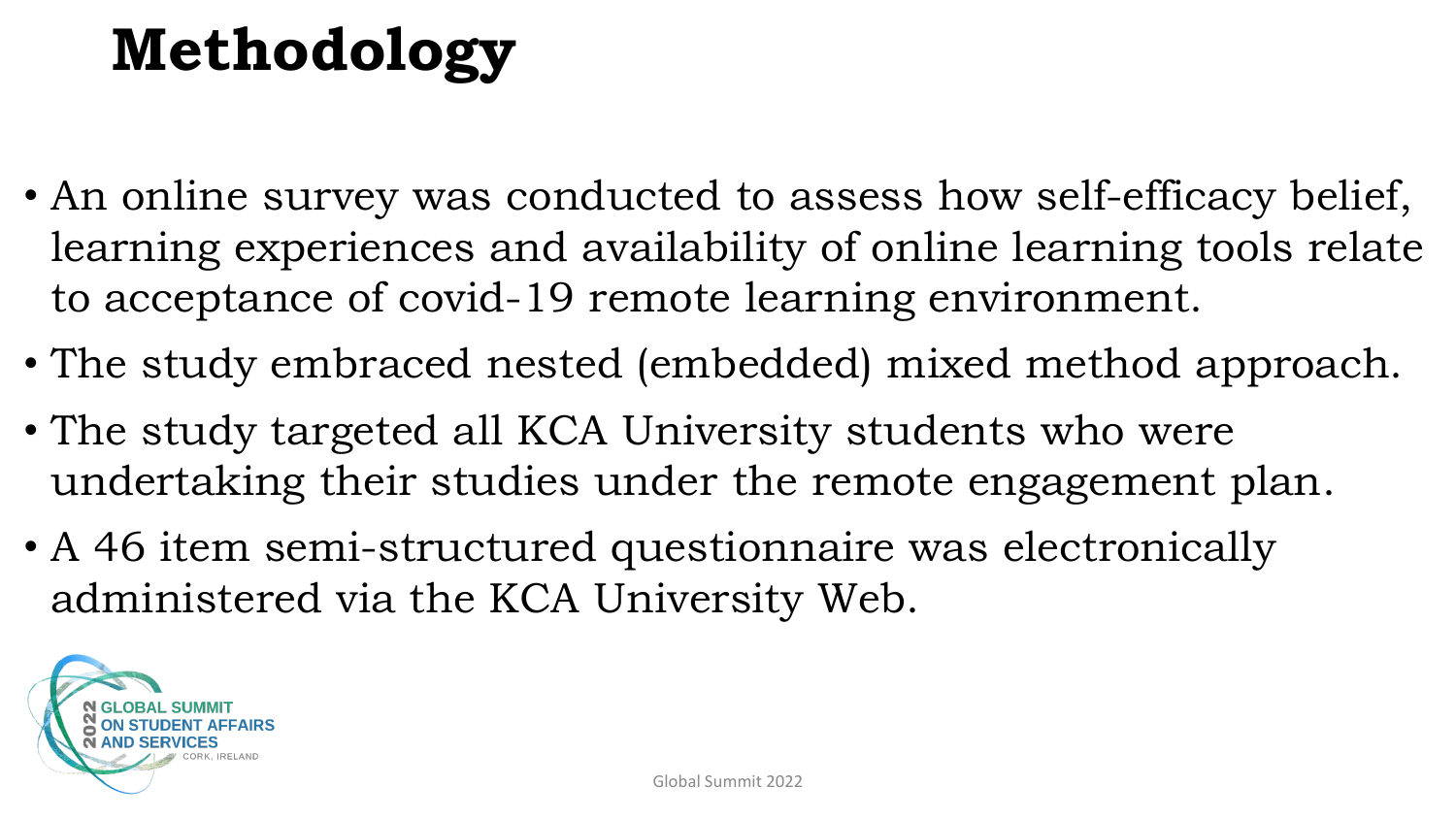### **Findings and Discussion**

- A total of 426 students **(Male = 205; Female = 211 and Prefer not to state gender = 10)** participated in the study.
- Majority (**82.4percent) of the students were within the 18 – 28 year age group** while **12.0percent of the students fell under the 25-34 year category.**
- When categorised by year of study, **21.8percent and 48.1percent of students were in years 1 and 2 of study.**
- Majority **(83.3percent)** of the students who participated in the study were drawn from the KCA **University Ruaraka (Main) Campus**, the rest were spread across the regional campuses (Buru Buru/KCA Technical College - 0.2percent; Kisumu Campus - 4.5percent; Kitengela Campus - 4.7percent and Town Campus - 7.3percent.

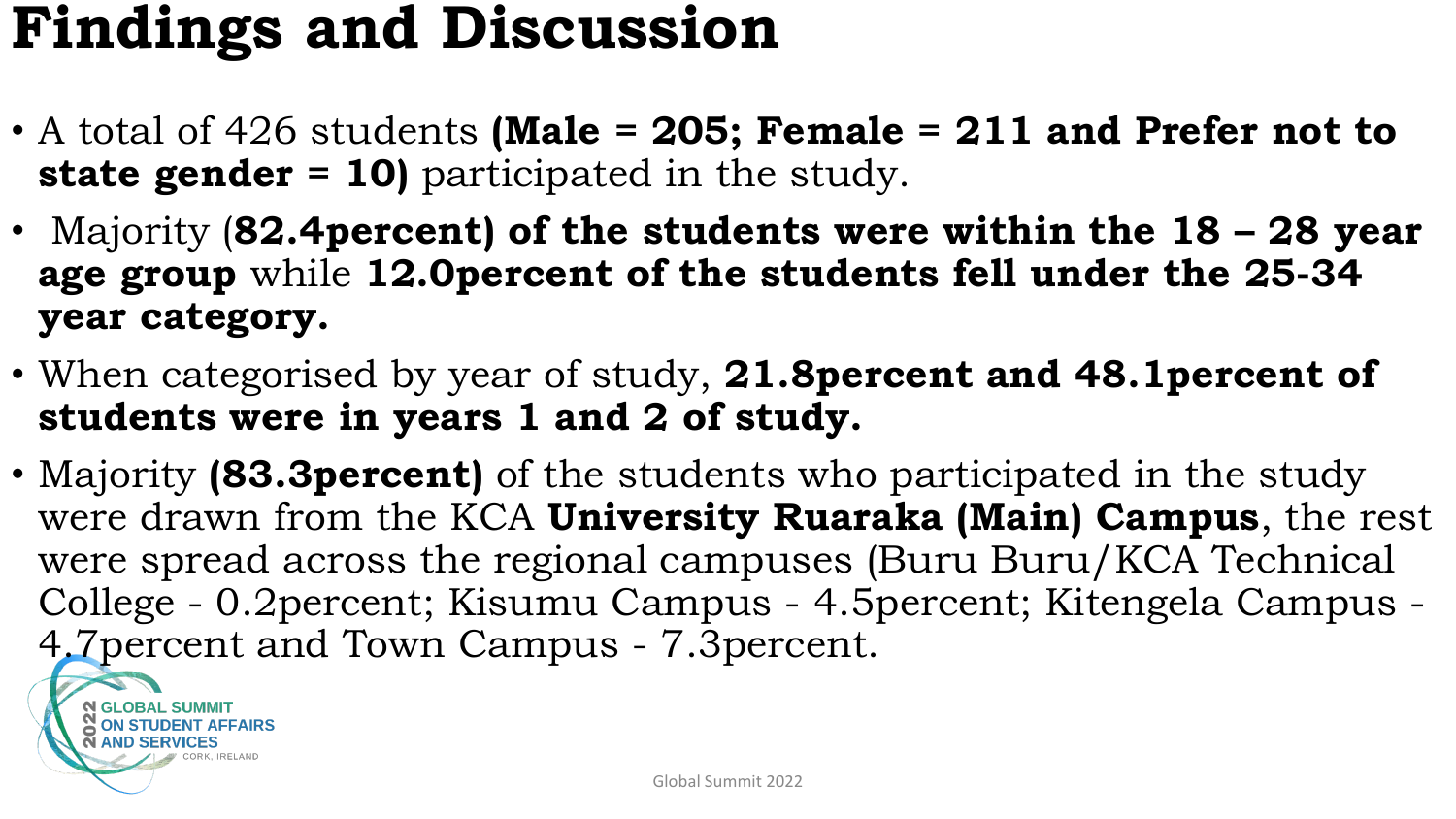### **Access to remote learning environment**

- The current study assessed accessibility to remote learning environment via three fundamental aspects namely;
	- ❖ **availability of electronic devices and tools necessary to support remote learning**
	- ❖**availability of internet connectivity**
	- ❖**reliability of internet connectivity**.

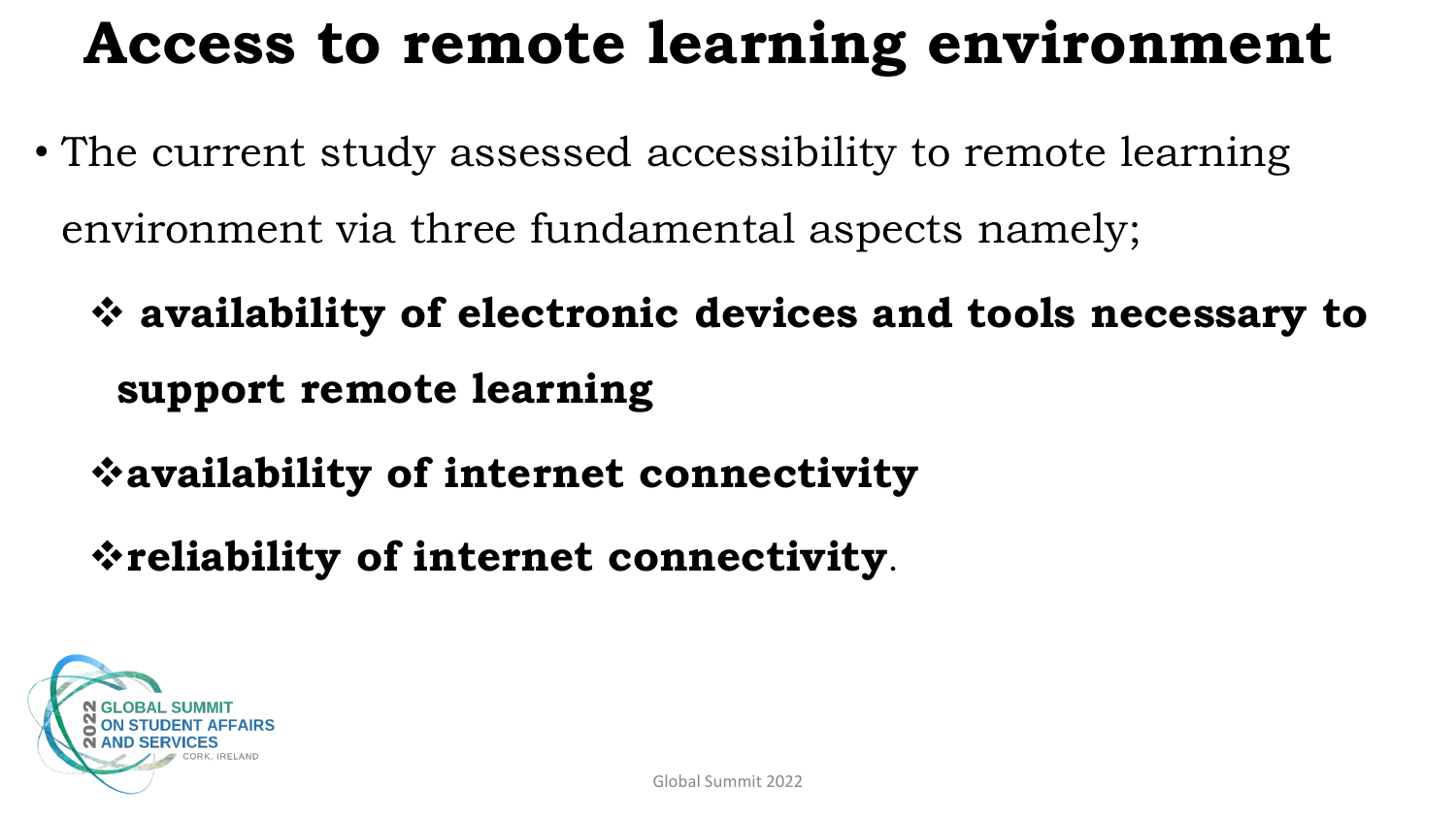#### **Availability Of Electronic Devices And Tools Necessary to Support Remote Learning**

| Devices used by students to access remote learning | Percent          |
|----------------------------------------------------|------------------|
| Laptop                                             | 31.2             |
| <b>Desktop</b>                                     | 0.2              |
| <b>Smart mobile phone</b>                          | 67.1             |
| Cyber                                              | 0.5              |
| Television                                         | 0.2              |
| <b>No Device</b>                                   | $\overline{0.7}$ |
| Total                                              | 100.0            |

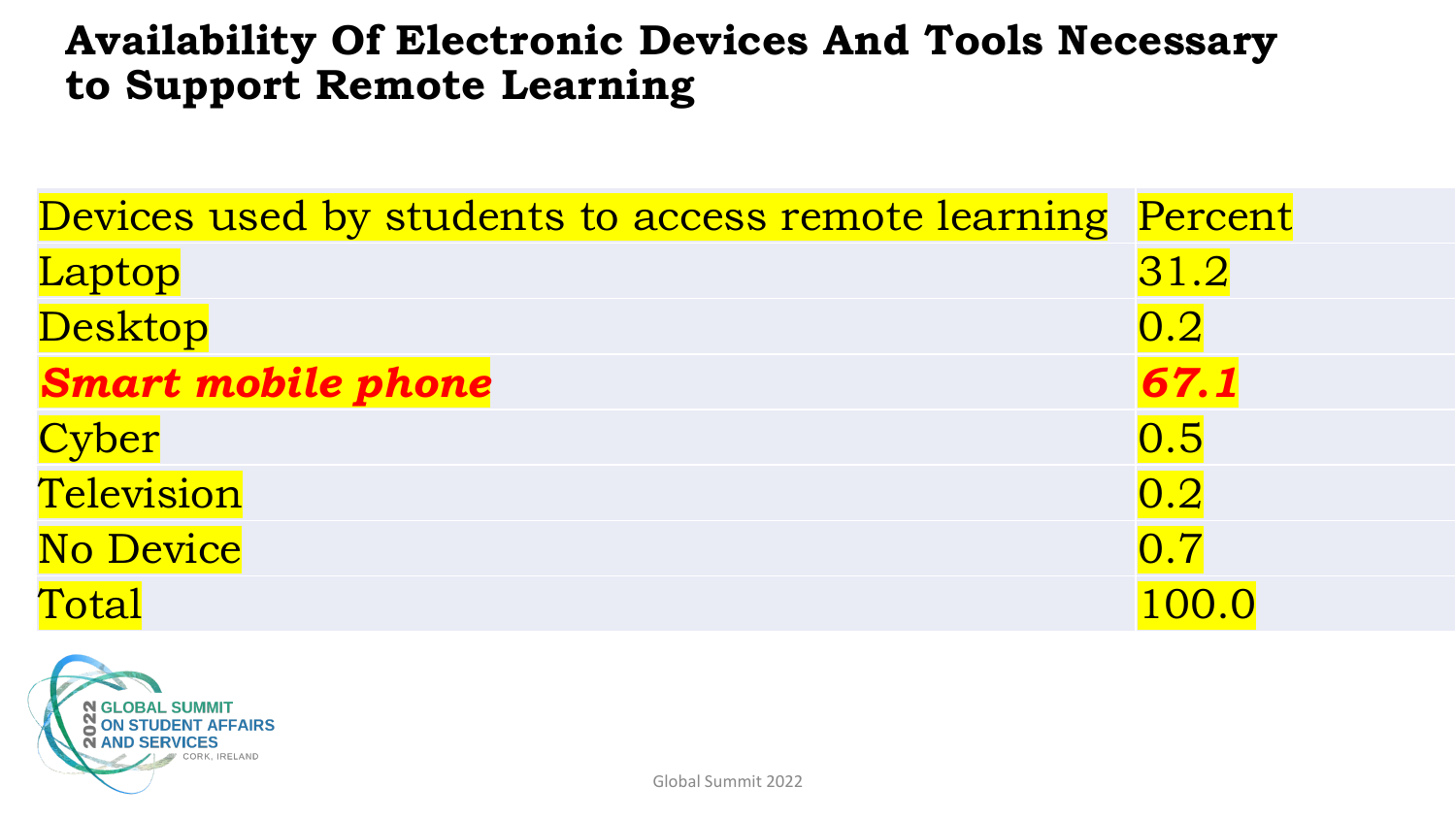## **Availability of internet connectivity**

| <b>Internet service providers (ISPs)</b> | <b>Percent</b> |
|------------------------------------------|----------------|
| <b>Safaricom</b>                         | 55.9           |
| Airtel                                   | 14.8           |
| Telkom Kenya                             | 10.8           |
| Zuku                                     | 7.7            |
| Jamii Telkom-faiba                       | 5.9            |
| <b>Others</b>                            | 4.9            |
| Total                                    | 100            |
| $\overline{1}$                           |                |

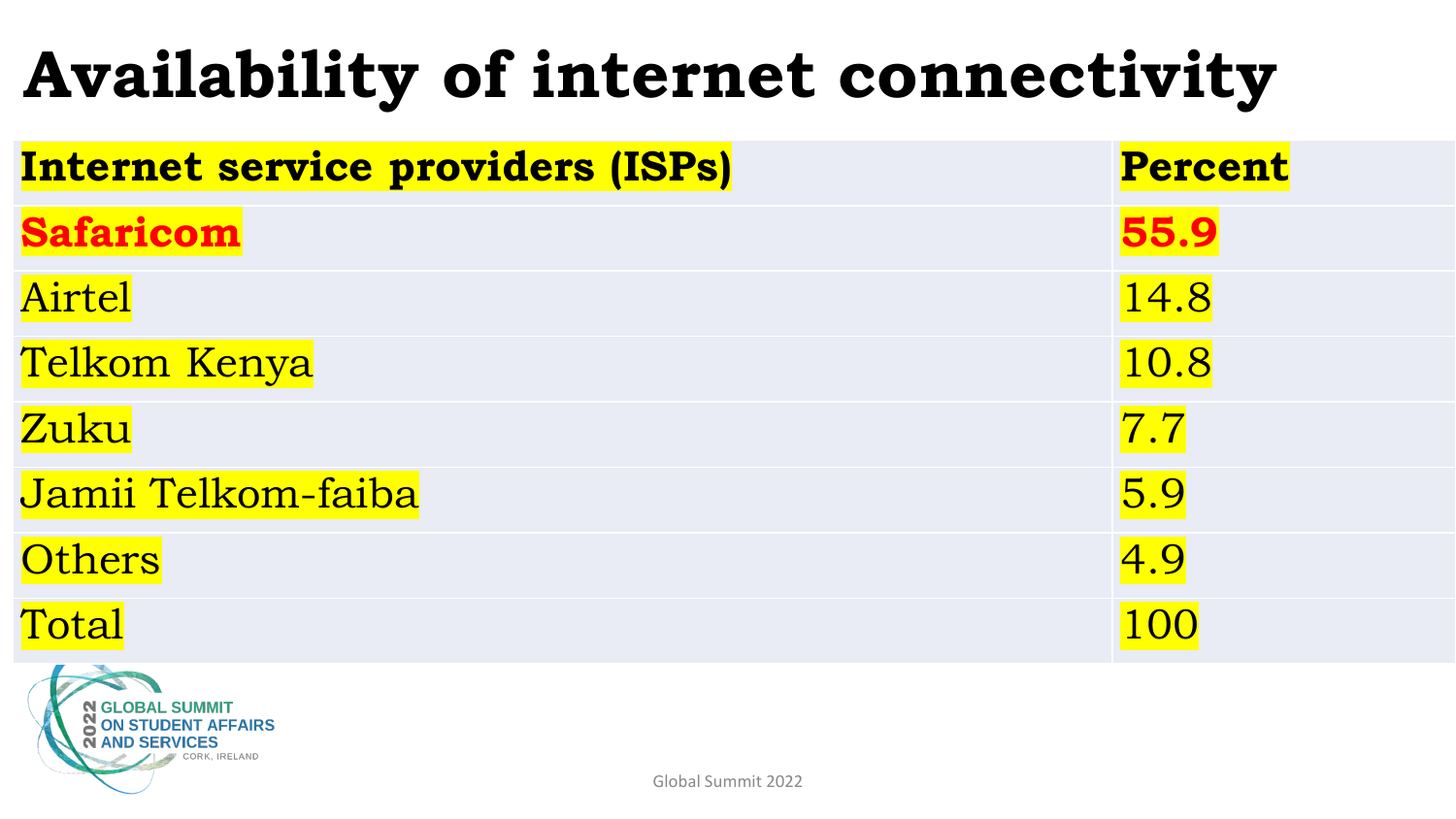## **Reliability of internet connectivity**.

| <b>Connectivity</b>                             | <b>Percent</b> |
|-------------------------------------------------|----------------|
| Poor - slow speed and unreliable                | 10.3           |
| <b>Good - Average speed and mostly reliable</b> | 54.7           |
| <b>Excellent - High speed and reliable</b>      | 35.0           |
| Total                                           | 100.0          |

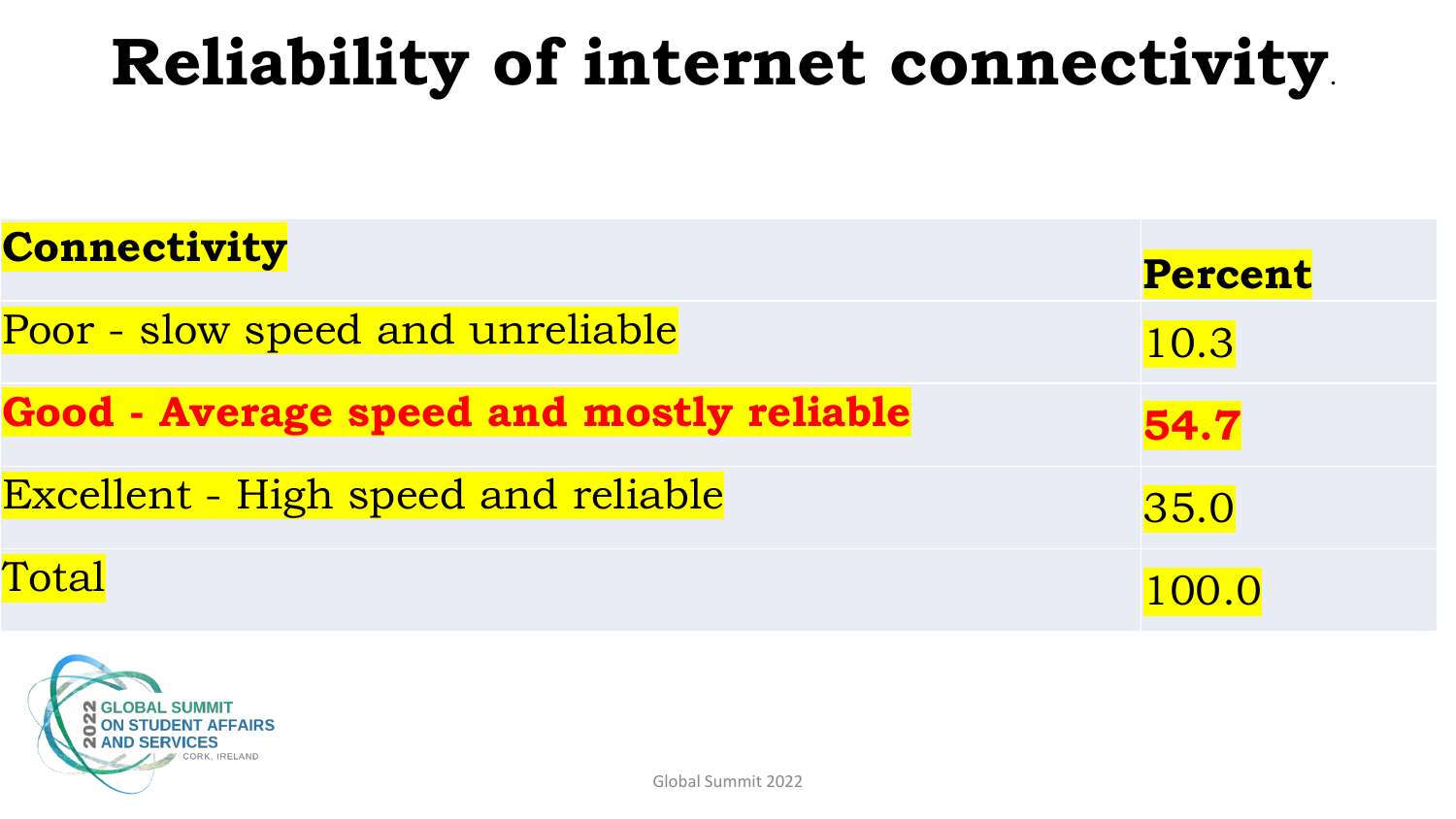- It is clear that though majority of students are able to access the internet, reliability of internet connectivity among other technological challenges remains a hindrance to access.
- It is therefore critical for all who engage students online to be cognizant of the many home aspects that can and do negatively interfere with effective teaching and learning from home situations.

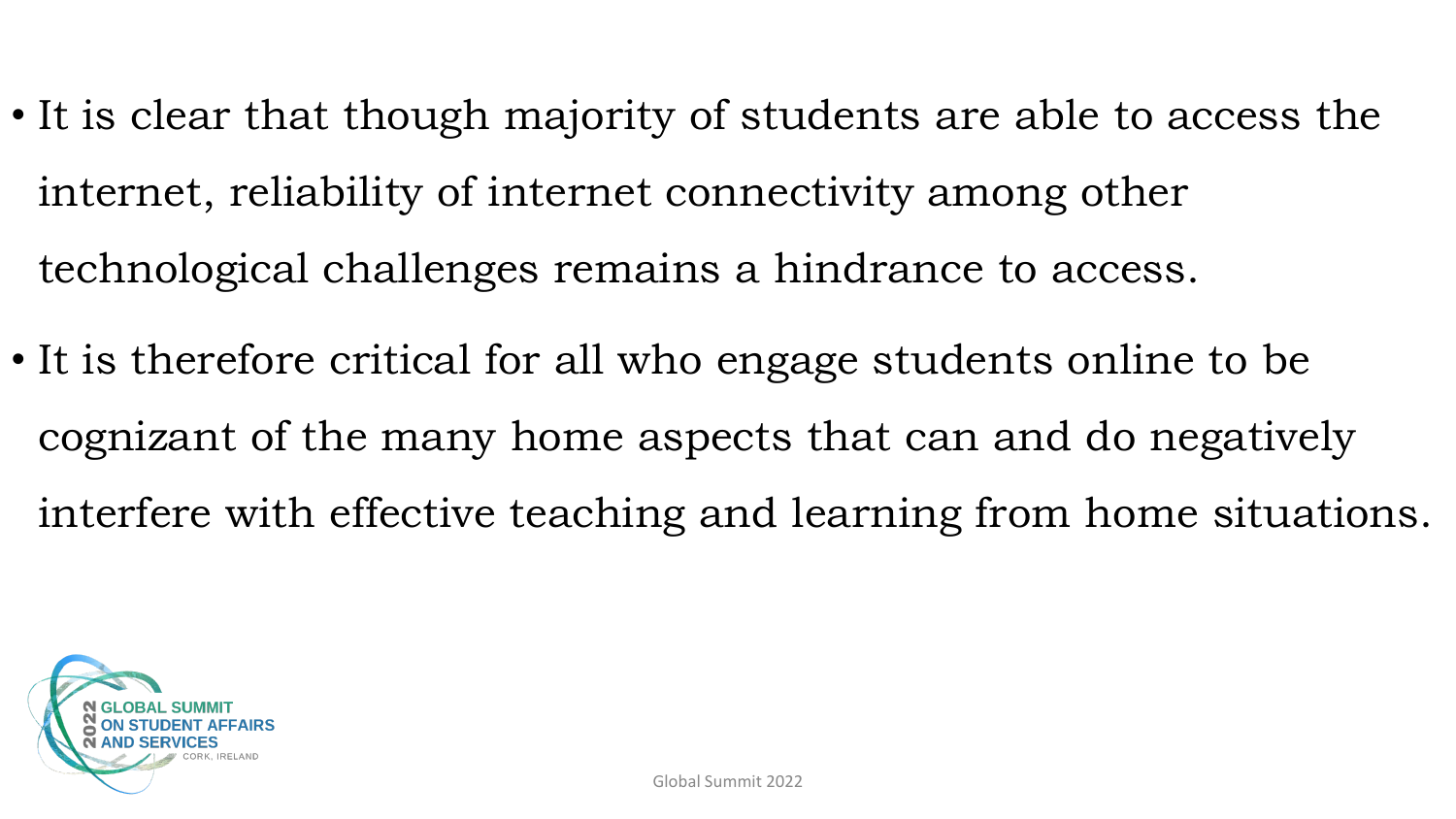#### **ONLINE LEARNING SELF-EFFICACY BELIEF**

| <b>Online Learning self-efficacy belief</b> | Percent     |
|---------------------------------------------|-------------|
| Low                                         | 6.3         |
| <b>Moderate</b>                             | <b>56.1</b> |
| High                                        | 7.6         |
| Total                                       | 100.0       |

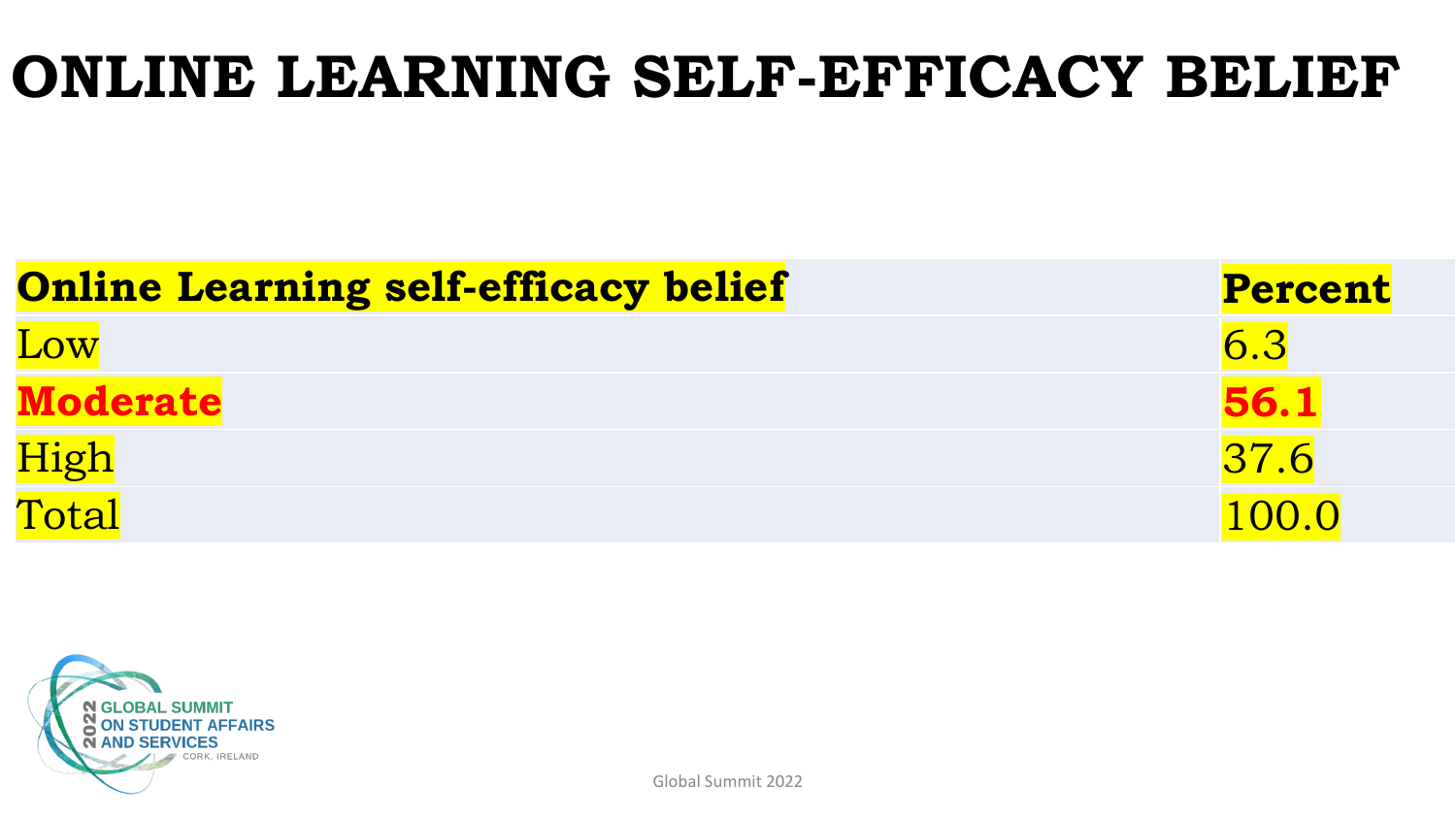#### **Students 'Remote Learning Experience**

| <b>Online learning experience</b>  | <b>Percent</b> |
|------------------------------------|----------------|
| Poor - needs improvement           | 21.9           |
| <b>Average - meets expectation</b> | 59.0           |
| Good - Goes beyond expectation     | 19.1           |
| Total                              | 100.0          |

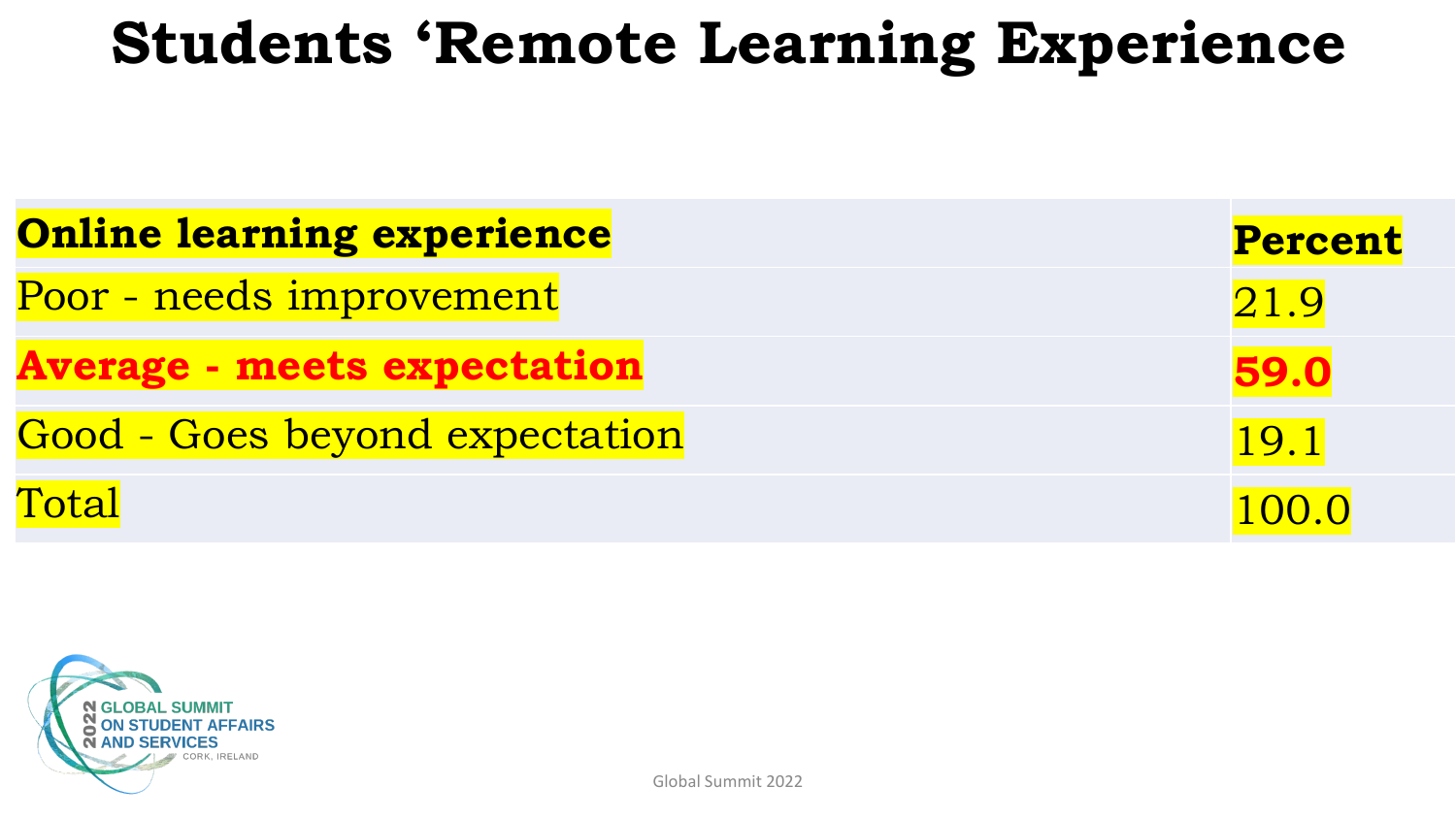- **We quote two students, who wrote;**
- "*I feel that remote engagement has not served as well as a mode of learning. This is because it is quite hard to learn without proper illustrations from lecturers, some lectures don't explain points well rather they just read through their notes and this leaves many of us hanging on some points. ... Presentations which are a factor that helps us as students grasp content hasn't been done well. ... Finally access to notes through the Moodle hasn't been easy, making it difficult for us to study. …"*
- "… *The e-learning is not comprehensive, it is hard to comprehend since much of what I learn requires practical examples… it is unfortunate the approach is really theoretical and the lecturer assumes we have understood … Classes aren't detailed compared to face to face learning … we can hold discussions but we don't. A very worse scenario is when you submit work through the lecture's email and ignores and he insists that you submit the work using the moodle yet there is poor or no network connectivity…"*



•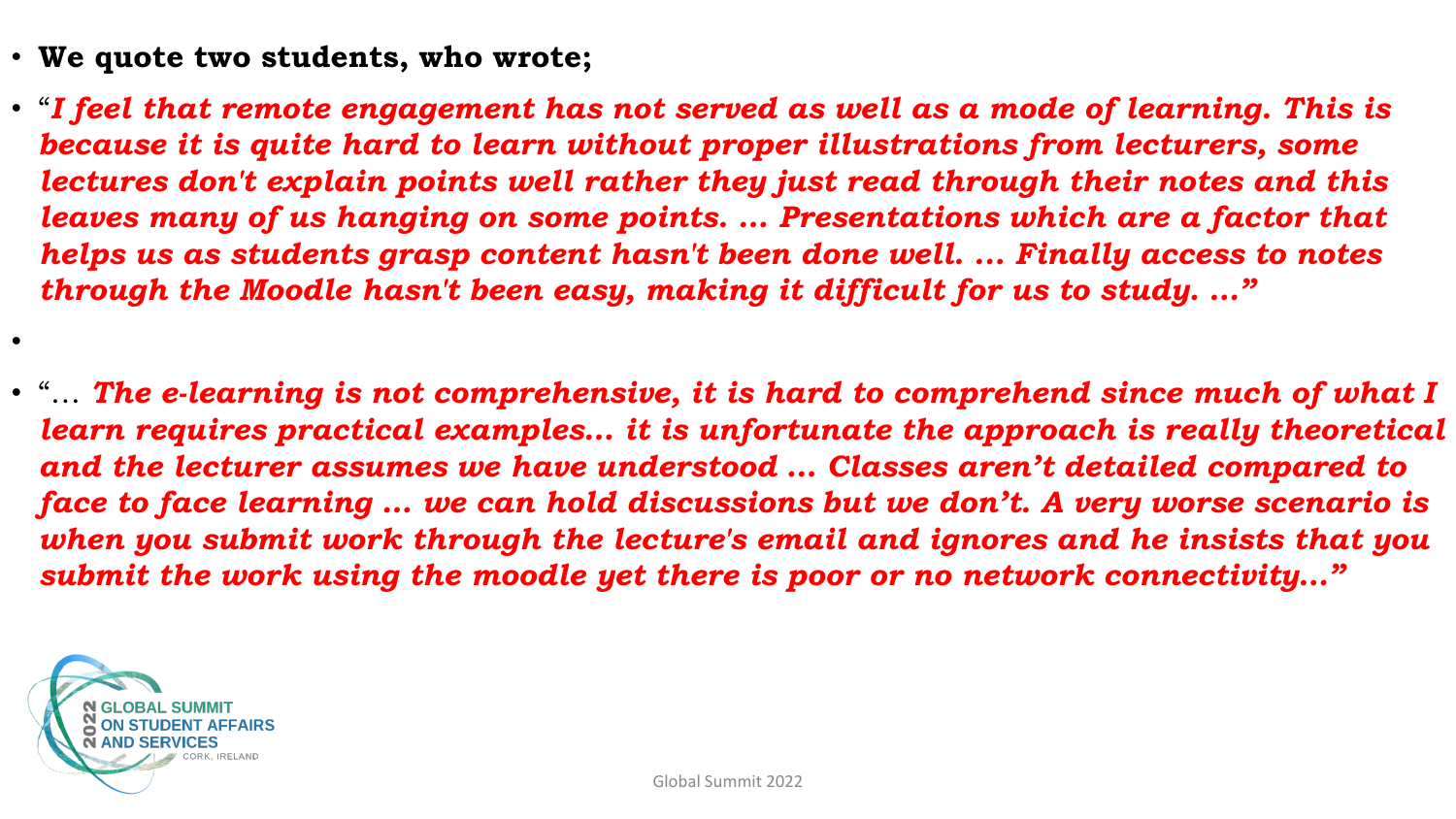### **Students' level of acceptance of remote engagement**

| Level of acceptance of remote engagement | <b>Percent</b> |
|------------------------------------------|----------------|
| Low                                      | 36.6           |
| Moderate                                 | 29.1           |
| High                                     | 34.3           |
| Total                                    | 100.0          |
|                                          |                |

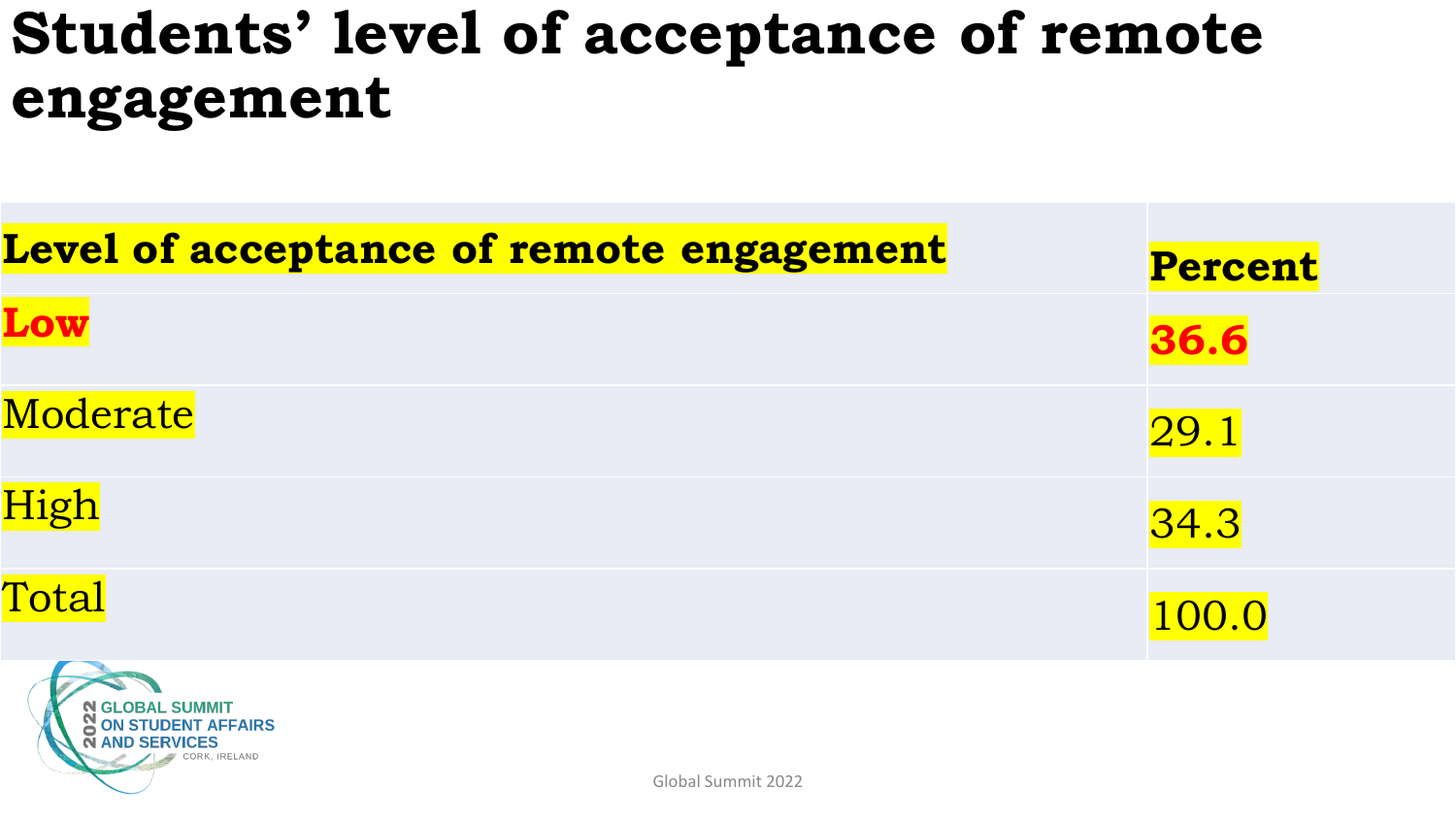#### **Availability of internet and level of acceptance of remote engagement**

| Do you have access to internet at | Level of acceptance of remote |            |                |       |  |
|-----------------------------------|-------------------------------|------------|----------------|-------|--|
| home?                             |                               | engagement |                |       |  |
|                                   |                               |            |                |       |  |
|                                   | Low                           | Moderate   | High           | Total |  |
| N <sub>o</sub>                    | 29                            | <b>16</b>  | $\overline{7}$ | 52    |  |
| Yes                               | <b>127</b>                    | 108        | 139            | 374   |  |
| Total                             | 156                           | <b>124</b> | <b>146</b>     | 426   |  |
|                                   |                               |            |                |       |  |

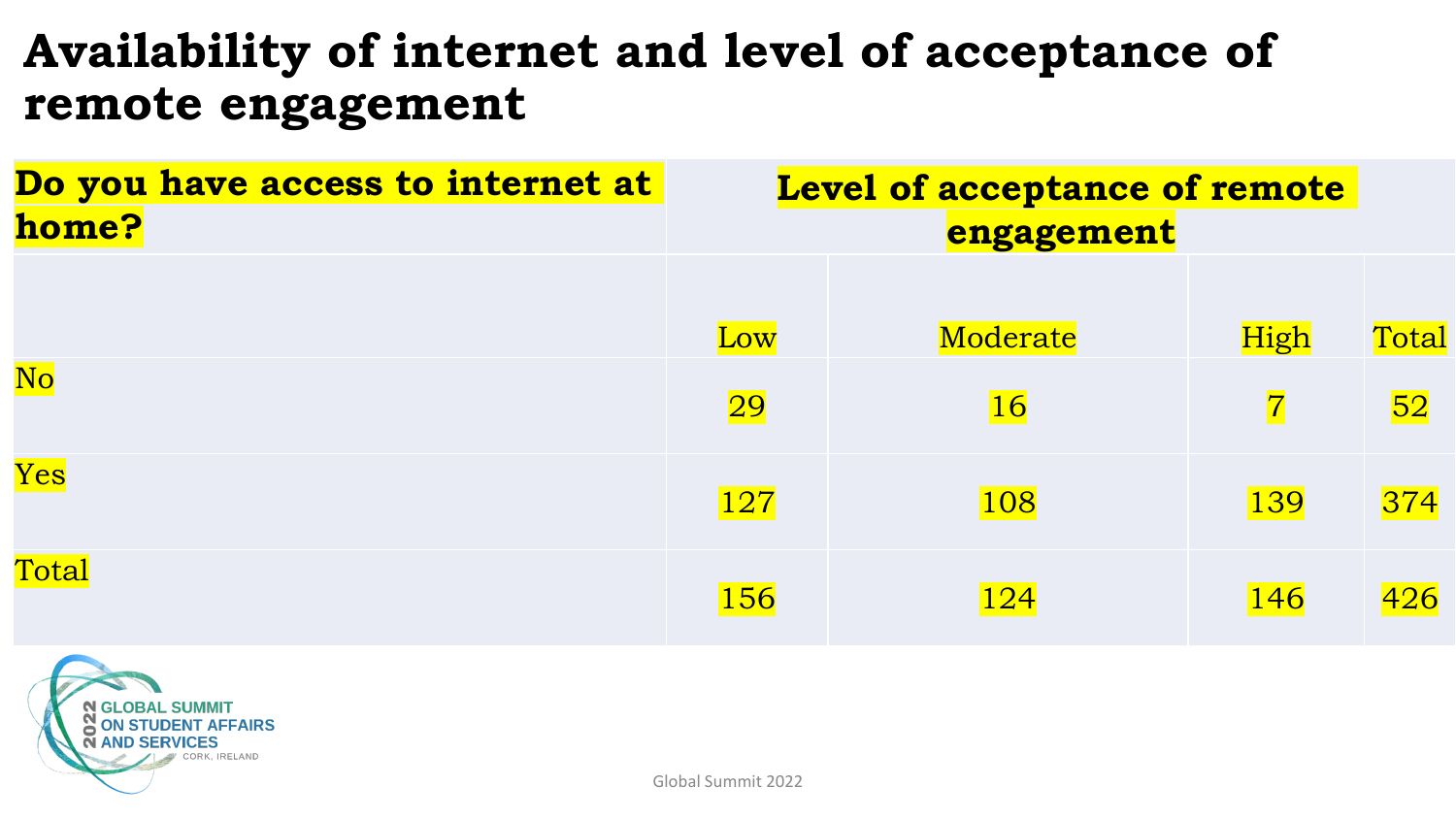#### **Reliability of internet connectivity & acceptance of remote engagement**

| <b>Reliability of internet</b><br>connectivity | <b>Level of acceptance of remote</b><br>engagement |          |      |       |
|------------------------------------------------|----------------------------------------------------|----------|------|-------|
|                                                | Low                                                | Moderate | High | Total |
| Poor - slow speed and unreliable               | $\overline{7}$                                     | 11       | 26   | 44    |
| Good - Average speed and mostly<br>reliable    | 57                                                 | 78       | 98   | 233   |
| <b>Excellent - High speed and</b><br>reliable  | 92                                                 | 35       | 22   | 149   |
| Total<br>N SLOBAL SUMMIT                       | 156                                                | 124      | 146  | 426   |

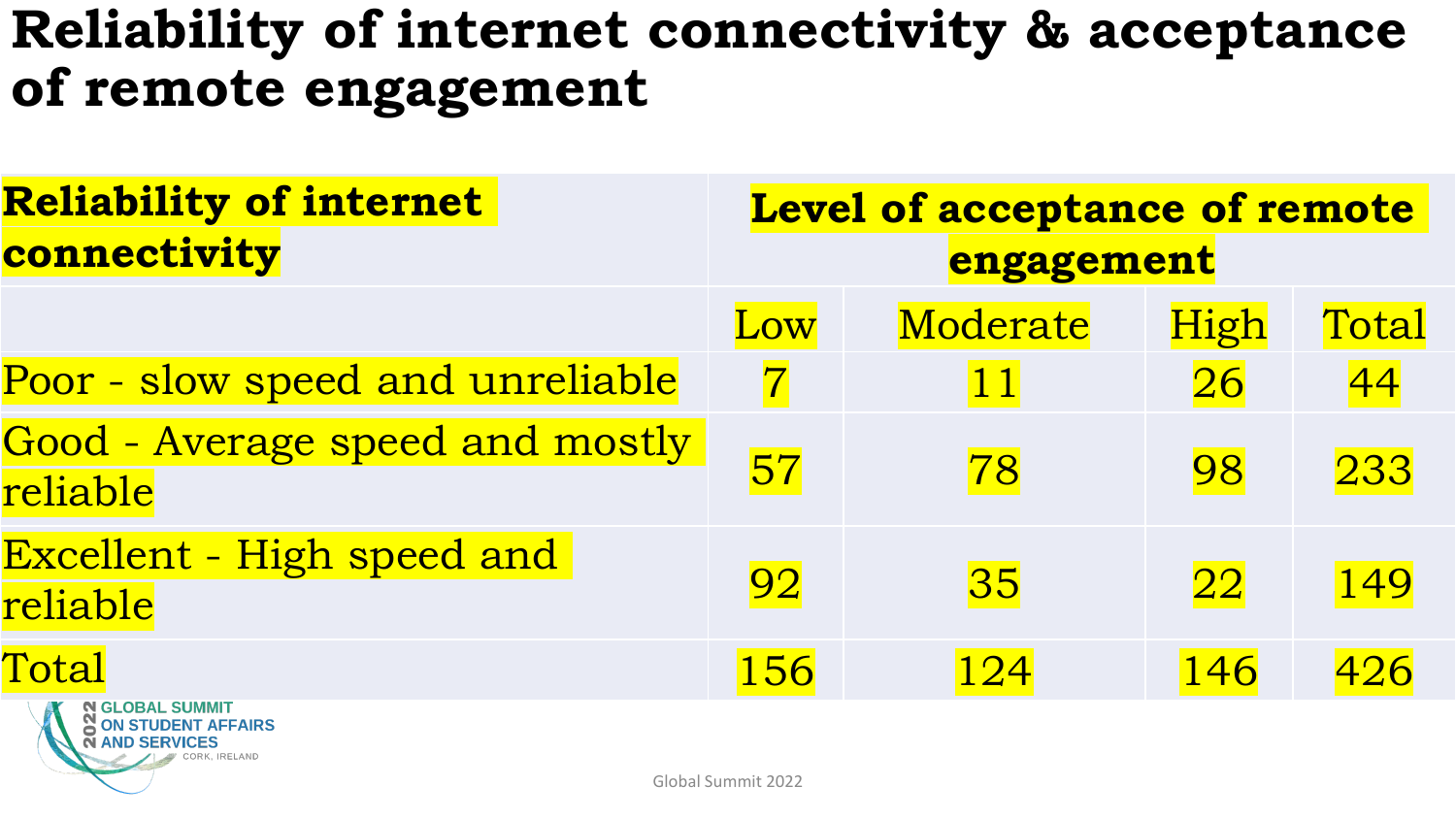### **Students self-efficacy belief and acceptance of remote engagement**

| <b>Remote learning experience</b>     | <b>Level of acceptance of</b><br>remote engagement |          |             |       |
|---------------------------------------|----------------------------------------------------|----------|-------------|-------|
|                                       | Low                                                | Moderate | <b>High</b> | Total |
| Poor - Needs improvement              | 75                                                 | 13       | 5           | 93    |
| <b>Average - Meets expectation</b>    | 79                                                 | 100      | 71          | 250   |
| <b>Good - Goes beyond expectation</b> | $\overline{O}$                                     | 11       | 70          | 81    |
| Total                                 | 154                                                | 124      | 146         | 424   |

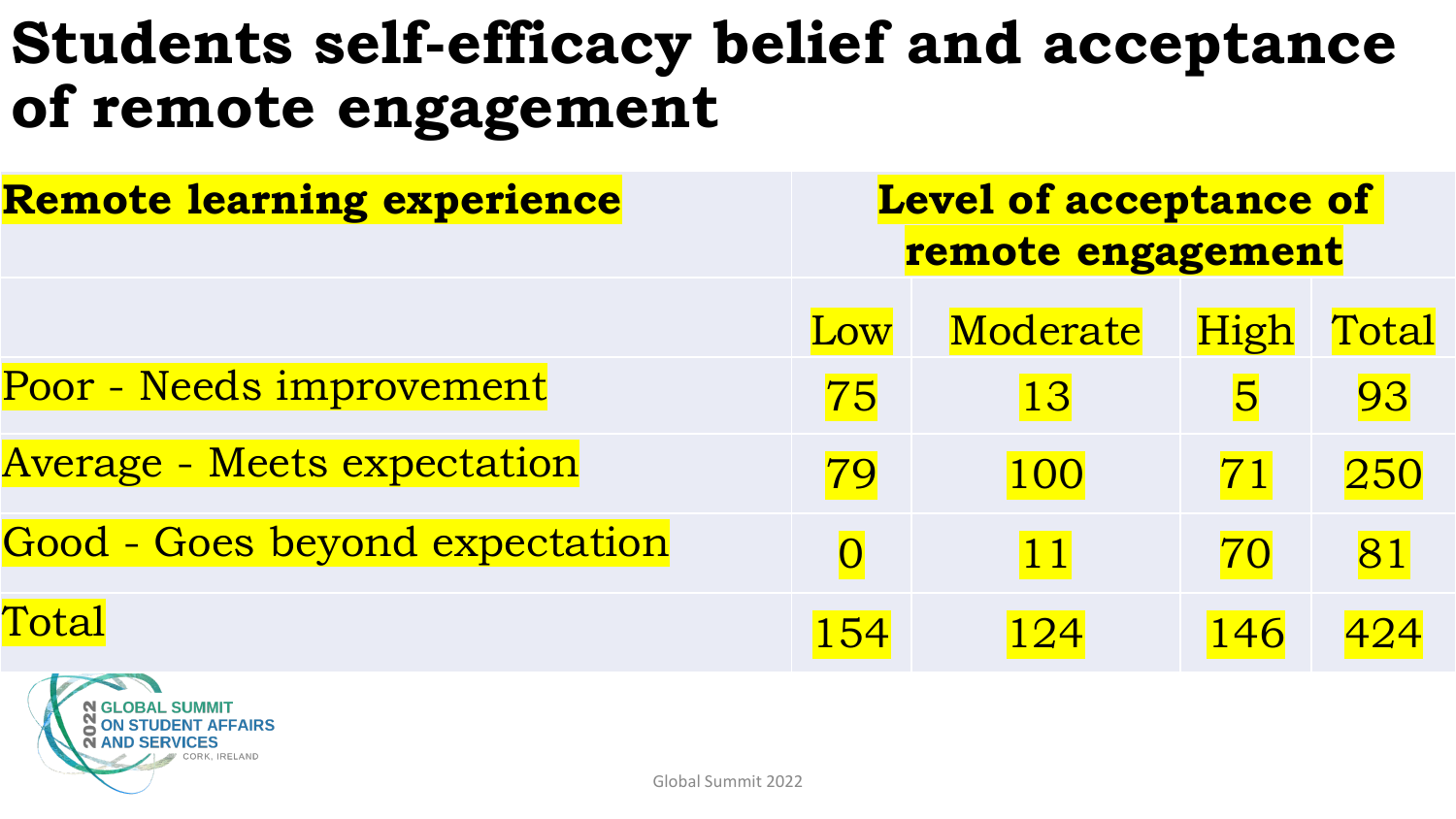## **Conclusion**

- It is clear that majority of the students have devices needed to connect to the remote learning environment with the smartphone being the device of choice.
- Even though access to network seems to be not a big problem, what remains daunting to many is the quality and reliability of internet connectivity.
- In addition, power outages, high-priced internet bundles and covid-19 economic meltdown have disenfranchised many from beneficial and gratifying access to the remote learning environment.
- There is a significant (though low) association between geographical location and reliability of internet connectivity

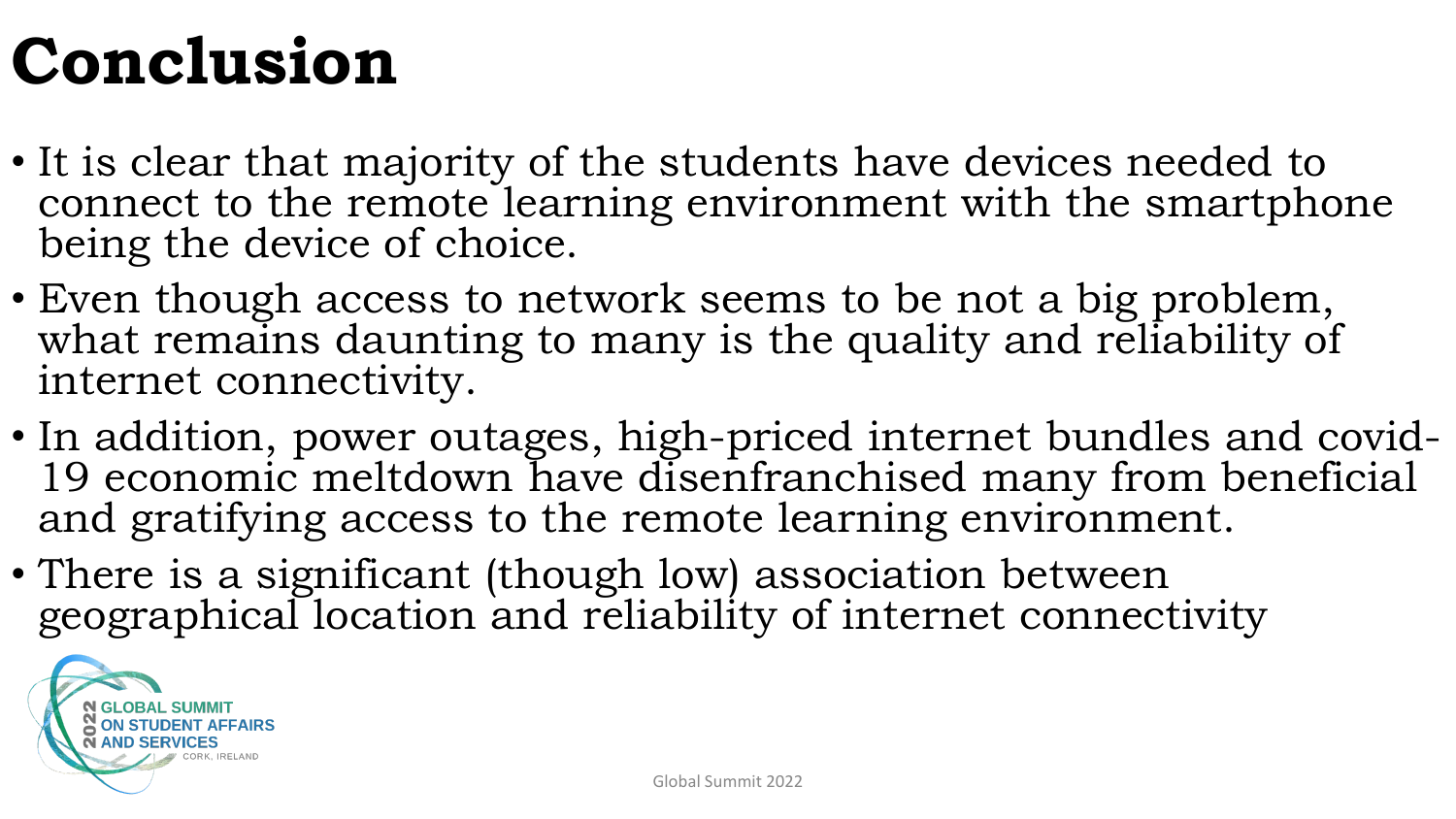## **Implications**

- There is an urgent need to evaluate the quality of learning experiences that the students are exposed to on the remote engagement environment.
- It is essential to carry out an audit of online teaching and learning methodologies applied by lecturers. This may help establish existing remote teaching competency gaps among students and staff.
- faculty proficiency in online customer care and effective communication appears to be vital requirements.
- There is need for the management to reexamine administration of online continuous assessment strategies.

**GLOBAL SUMMIT ON STUDENT AFFAIRS**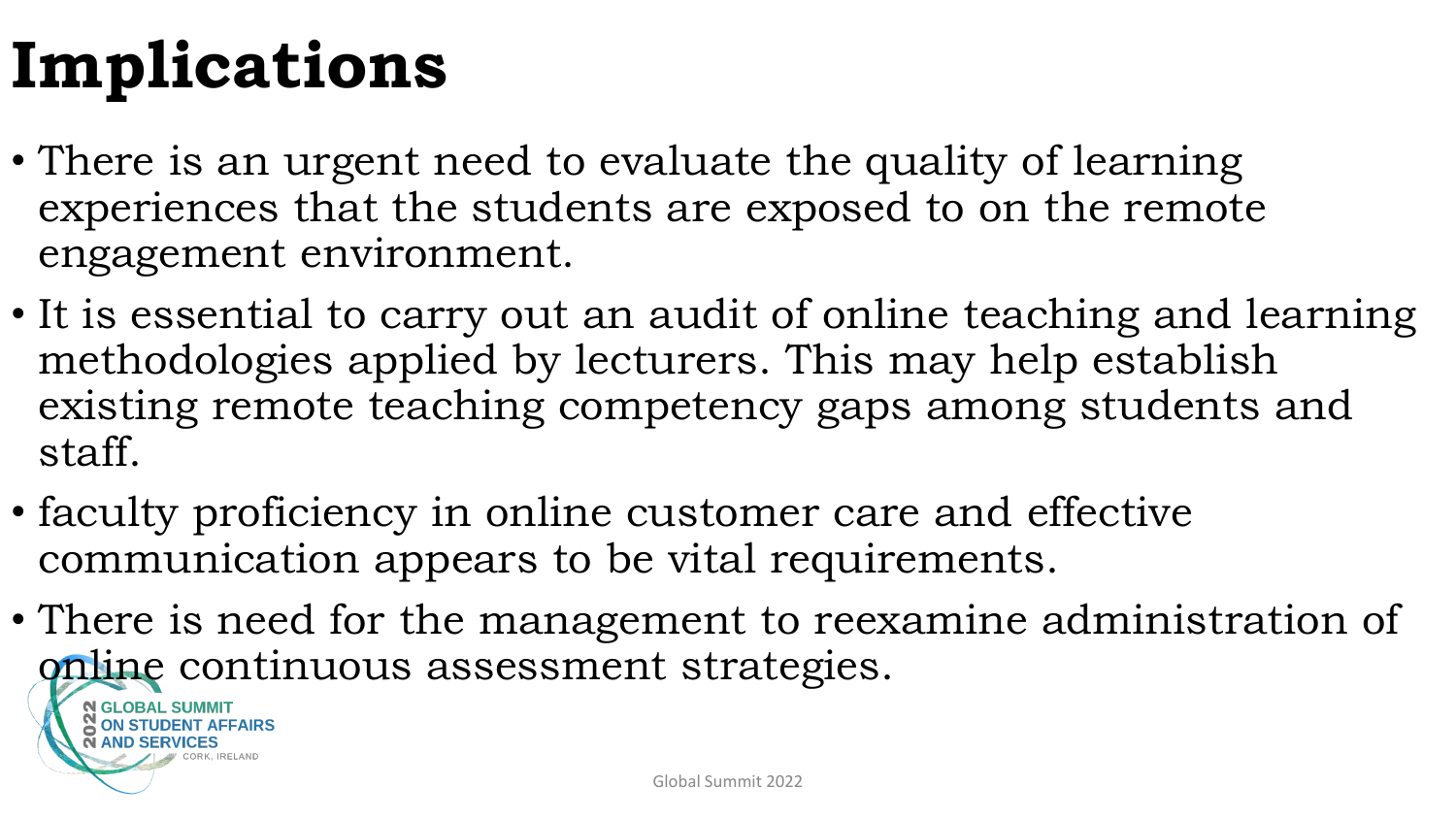- This study therefore reflects on salient lessons from the KCA University response to improving student accessibility.
- I trust that these lessons will be relevant for other institutions of learning in the region and globally that are facing disruptions of their education systems due to the COVID-19 health crisis.